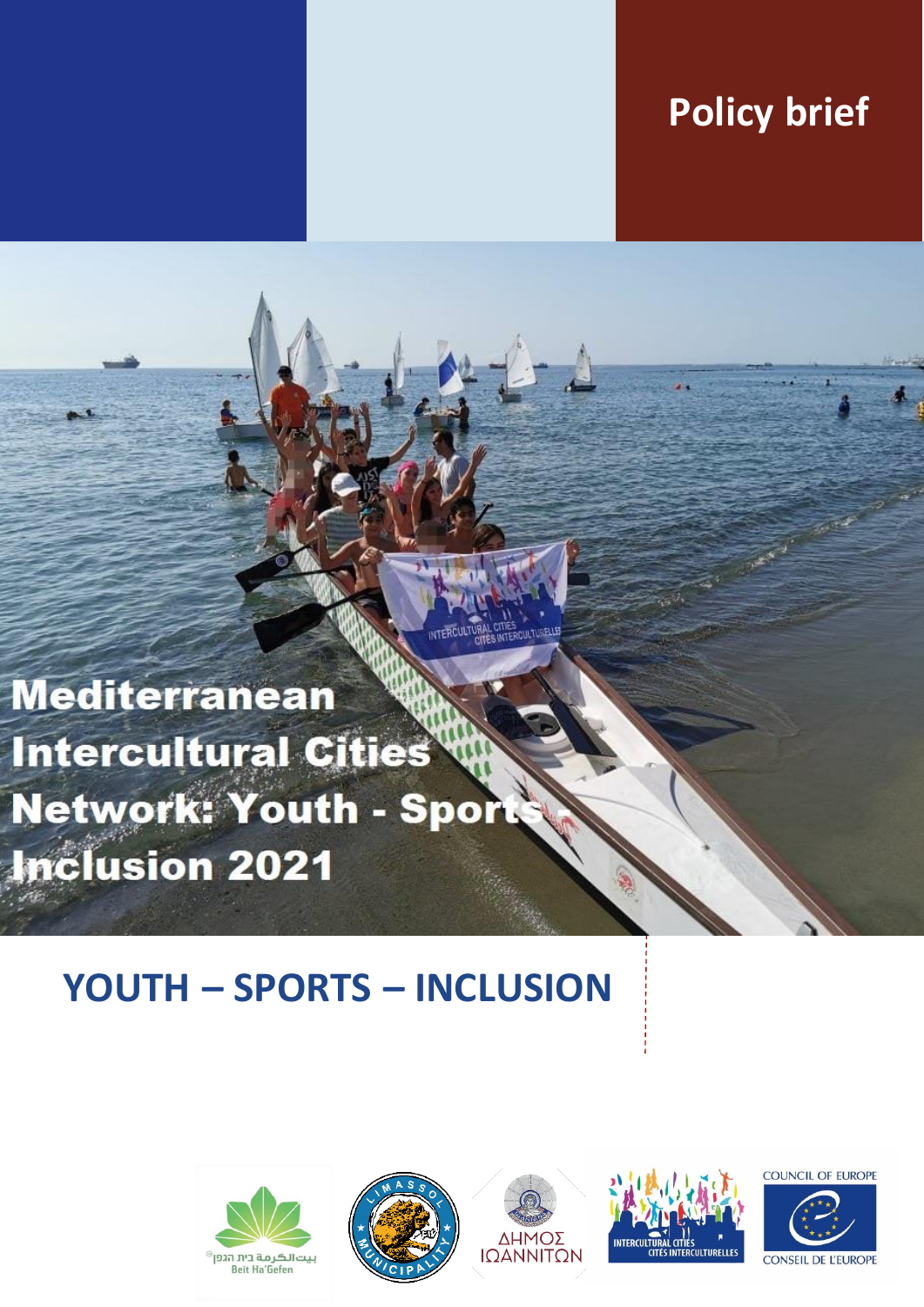*The opinions expressed in this work are the responsibility of the author and do not necessarily reflect the official policy of the Council of Europe.*

Written by Nenad Bogdanovic and Robin Wilson

Cover image: Cities of Haifa, Ioannina and Limassol

> Intercultural Cities Unit, Council of Europe©

Council of Europe, January 2022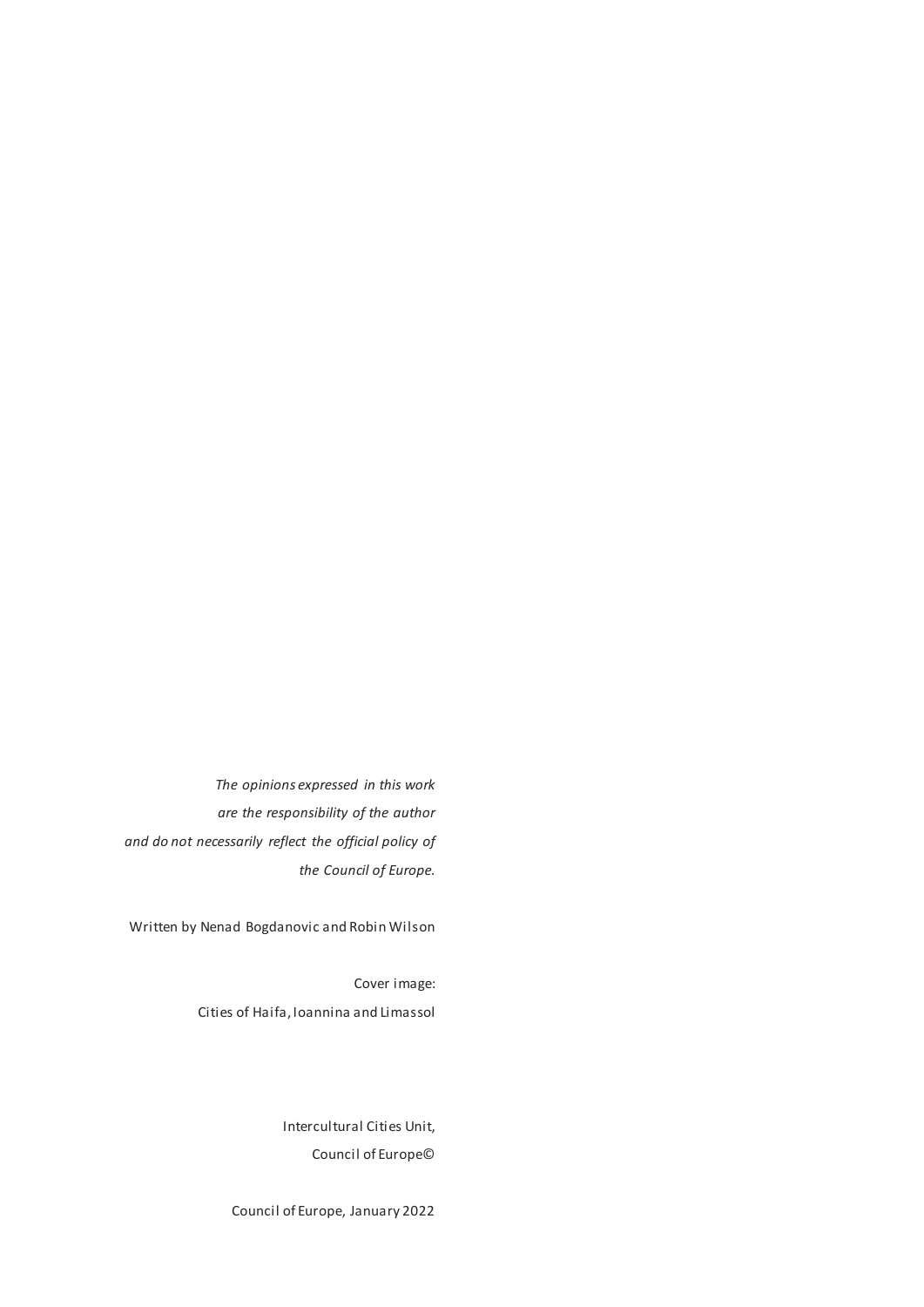#### Introduction

Sports have a great ability to mobilise young people, to break any boundary and organize them towards a common goal. A sports activity is an encapsulated social activity. Although sport has been seen and recognized as one of the main inclusion drivers, its potential is far from realised in local government. The Intercultural Cities of Limassol, Haifa, and Ioannina, supported by the Intercultural Cities programme of the Council of Europe, have jointly worked during 2021 on unlocking the potential of sports for intercultural inclusion, in terms both of policy and practice.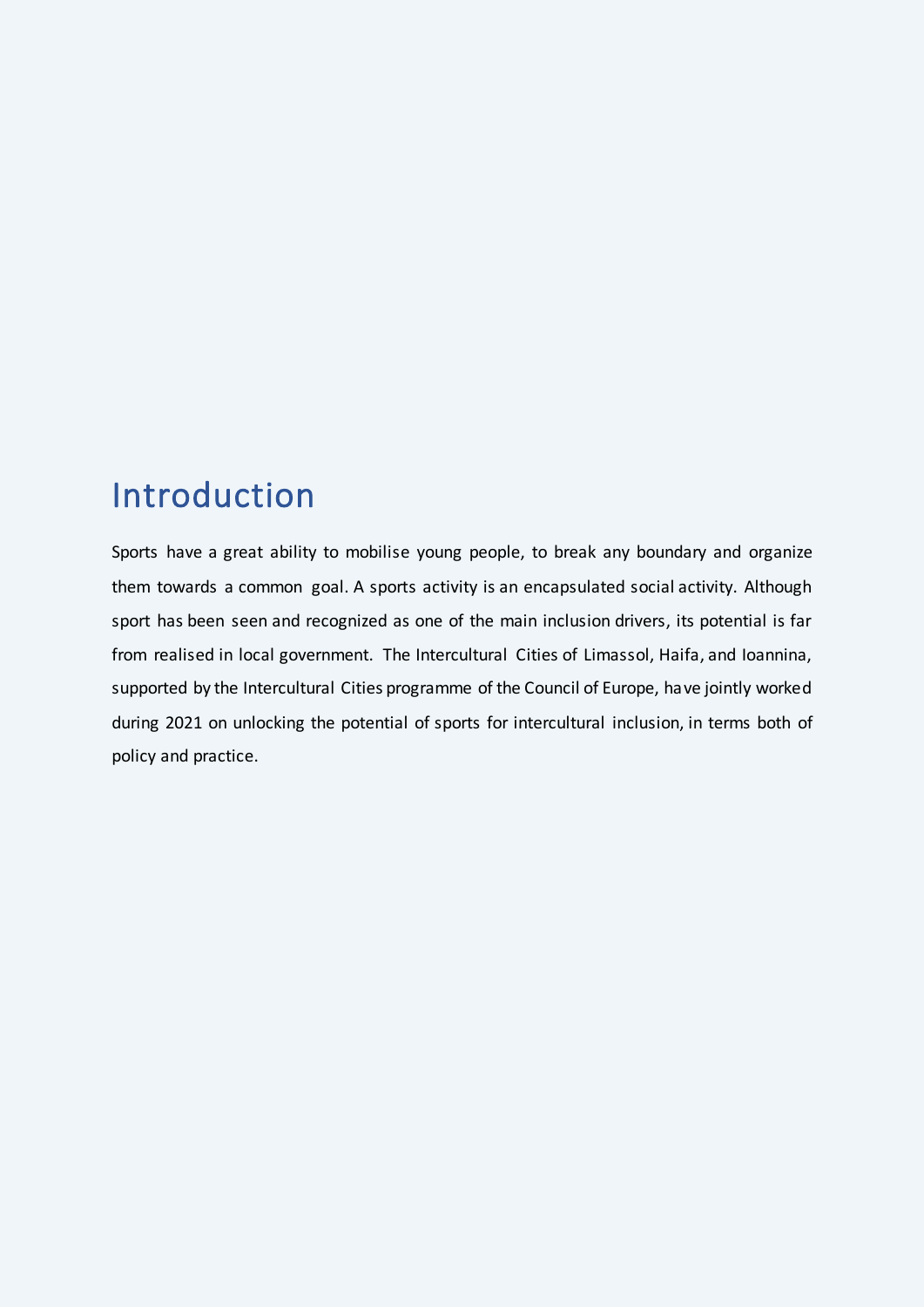### The framework

Despite the core connection of any sport with physical and mental health, due to its ability to mobilize groups of people and therefore shape a social context, throughout human history it has been used as a tool in political agendas. For example, violence between opposing fans of Dinamo Zagreb and Red Star Belgrade at a football match in May 1990 in the Croatian capital was widely seen as one of the first episodes in the collapse of Yugoslavia into ethnic warfare.

It is not surprising that in modern societies sport has multiple impacts – on the individual (healthy lifestyle, contributing to personal development, work-life balance), economic development (as an industry and a tourism driver), political and social cohesion (national/regional identity and pride) and wider society, especially as a uniting factor in more and more diverse societies – and its leading individuals are role-models for young people. Thinking of the main goals of intercultural/inclusive integration, such as interaction, antidiscrimination and participation, sports are perfectly suited simultaneously to promote all of them.

While sport can be a force for division where competition aligns with ethnic or other fault lines, it can be a much more positive factor for integration for a number of reasons. First, most sports are transnational and even global in scale. This automatically encourages participants in sports to think of themselves beyond the 'national container' of the state they inhabit. It may be a very practical way to become acquainted with the cosmopolitanising experiences a globalised world throws up, including through the movement of peoples across national boundaries.

Secondly, most sports thus also tend to have international codes and rules promoted by supranational, even global, governing bodies. Taking part in sport, therefore, is an education in a way into the universal norm of the 'rule of law', which it is the task of referees and umpires to uphold impartially in competitive contexts. And since most sport would be disordered if participants had to be 'policed' all the time, it also socialises participants into such spontaneous good behaviour as is conveyed, in football for example, by the notion of 'fair play'. As the Council of Europe has always recognised, intercultural integration rests on the solid foundation of support for universal norms by all concerned.

Thirdly, selection of participants in competitive sport has to be on individual merit, without discrimination, as a fundamental human right. This was why all-white rugby teams in South Africa under *apartheid* met such worldwide condemnation. Individuals from minority backgrounds may thus find they face fewer barriers to progress in the sporting arena than in the wider society – take American football, for example. Correspondingly, individuals from the dominant majority may have to accommodate themselves to equality in sport, challenging them in a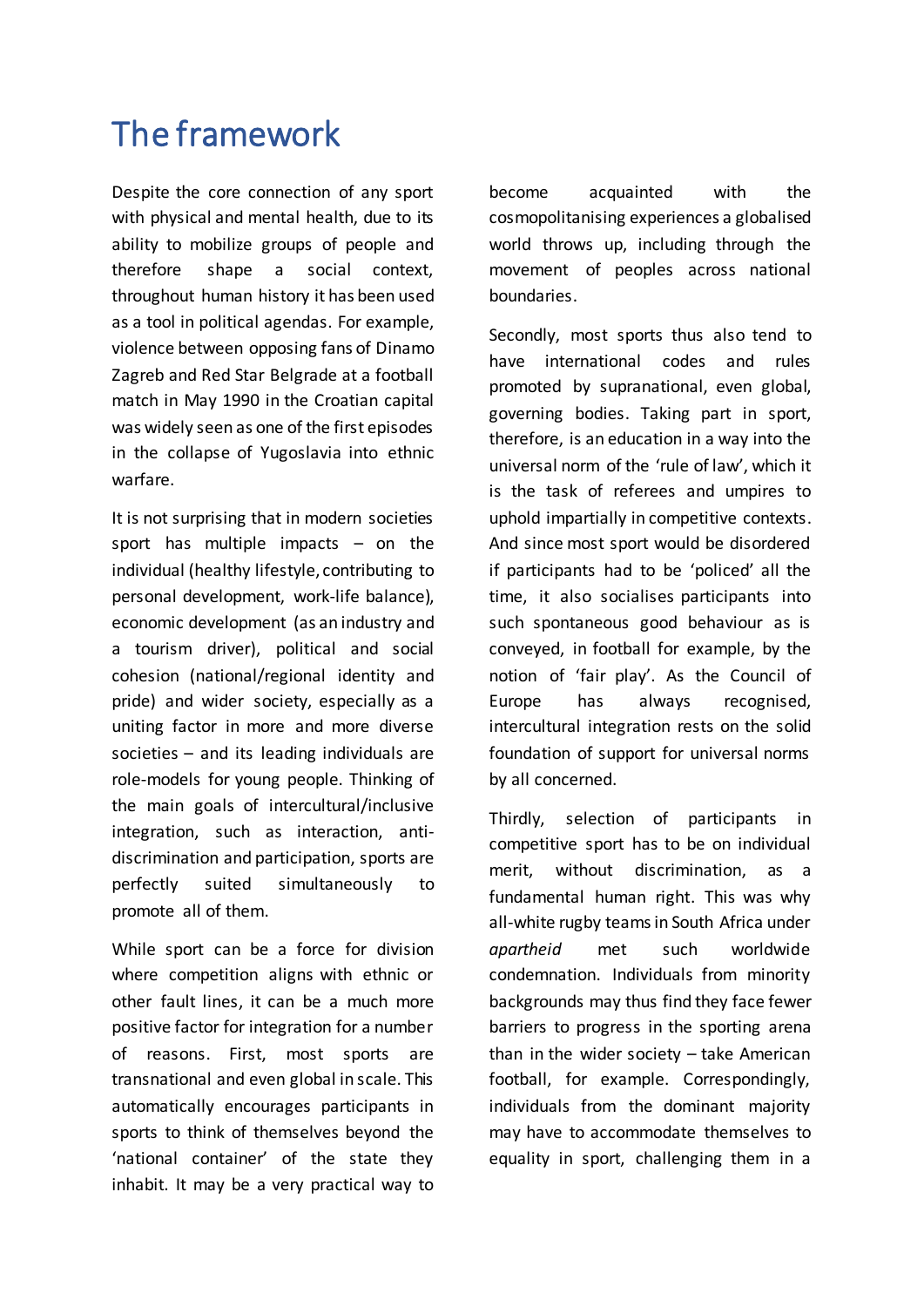manner which they might not otherwise experience in their lives.

Last but not least, sport creates an existential relationship between participants. However, they might elsewhere perceive 'the other' – quite likely in a stereotyped fashion, in the absence of real experience – via sport they become individuals united by a common project, part of a team. All forms of intolerance 'work' primarily via psychological affect rather than intellectual impact – playing on fears and insecurities – and sport can be an effective antidote precisely because it also touches participants viscerally, but in a positive way, building bonds of mutual commitment. The water sports at the heart

of this project are a great example, because here the very safety of those who take part depends on their establishing a trust-based interrelationship one with another.

All of these factors explain what might seem a paradox: even though professional involvement in sport requires singleminded dedication, many of the most articulated and committed advocates for the causes of liberty and equality  $$ including gender equality and LGBT+ rights – which are essential to cement an integrated and inclusive society have come from within the sporting world. It's as if such socially aware individuals are saying: 'If only you had had my experience, you would see the world very differently.'

#### **Ioannina – initiation to water sports**

In August 2021, the Municipality of Ioannina carried out water sport activities with groups of children from the Katsikas refugee camp aged from 7 to 15 years old, in the presence of the Mayor and city officials. The experienced staff of "Thalassa Services" company held first aid and lifeguarding lessons and informed the children about the immediate response in case of an emergency. The children also learned and tried the sport of stand up paddling (SUP) in the Lake of Ioannina, both theoretically and practically on a basic and intermediate level, with the help of a trained and experienced coach from the "Athletic club Evolution Ioannina" and in the presence of lifeguards. Rowing was also introduced, and the children came in contact with the sport using an indoor rowing facility.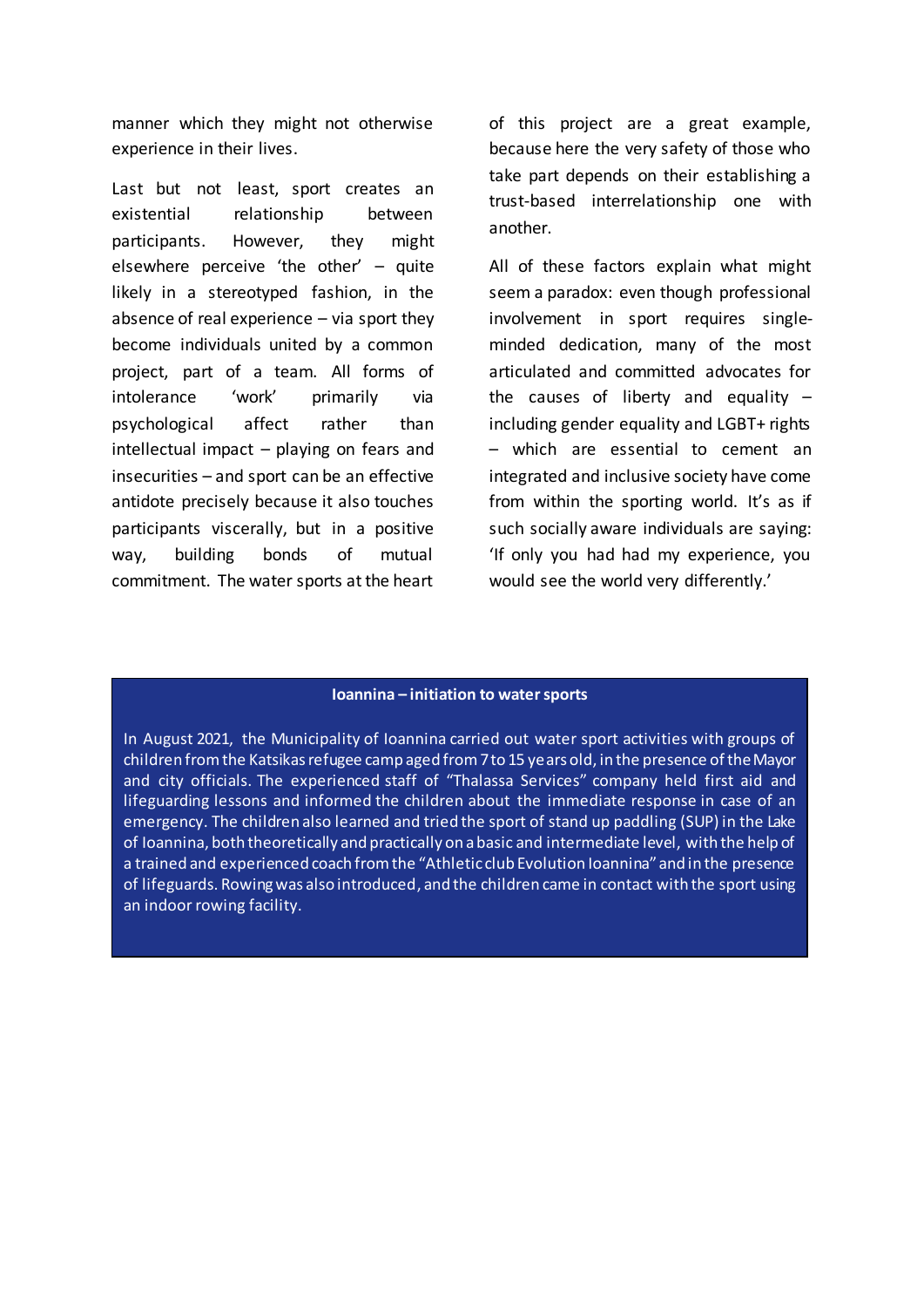### Challenges and obstacles

The full utilization of sport as an inclusion driver however faces a number of obstacles. The participation of young people should not be taken for granted, and very often the barriers to participation are higher than simple marketing outreach, aimed at providing information about available sport activities and opportunities, can overcome.

Strong social stereotypes, especially those associated with gender and sexuality – the 'embedded' masculinity of some sports and their high competitiveness – keep a number of young women outside of sporting activities, especially team ones where in theory both genders participate. Unavailability of relevant infrastructure additionally prevents participation by young females. Language barriers, especially in specialized and groups sports, require special attention and preparation.

Finally, in some cases, fear of rejection within minority communities, in the case of

success and bonds being formed with majority-community members, may discourage the participation of young people from culturally different communities and of migrant origin. They might feel outside of their comfort zone and while in the longer term this might yield positive results in the short term it might reduce the number of participating youngsters.

Apart from social barriers, those related to financial support seem to be an important obstacle to participation. They include high fees, as well as the expenses of equipment, transport, refreshment, joint travels (excursions and competitions to other cities and countries) and even free-time activities. It is thus notable that all over the world participation by young people at the bottom of social hierarchies is often highest where entry costs are lowest – street football being the most obvious example.

#### **Haifa – Intercultural sailing**

In August 2021, the Arab-Jewish Cultural Center Beit Ha'gefen, working under the Haifa City administration in collaboration with the Mifrasim program, realised a project with a group of 10 students of Jewish and Arab origin, sailing together for five days on a sailboat, operating the boat together and having social workshops of encounter.

The program created a unique and powerful platform providing life changing voyages and creating a need for the participants cooperate and manage a week together sharing tough conditions and many challenges. More information can be found [on www.mifrasim.org](http://www.mifrasim.org.il/).il.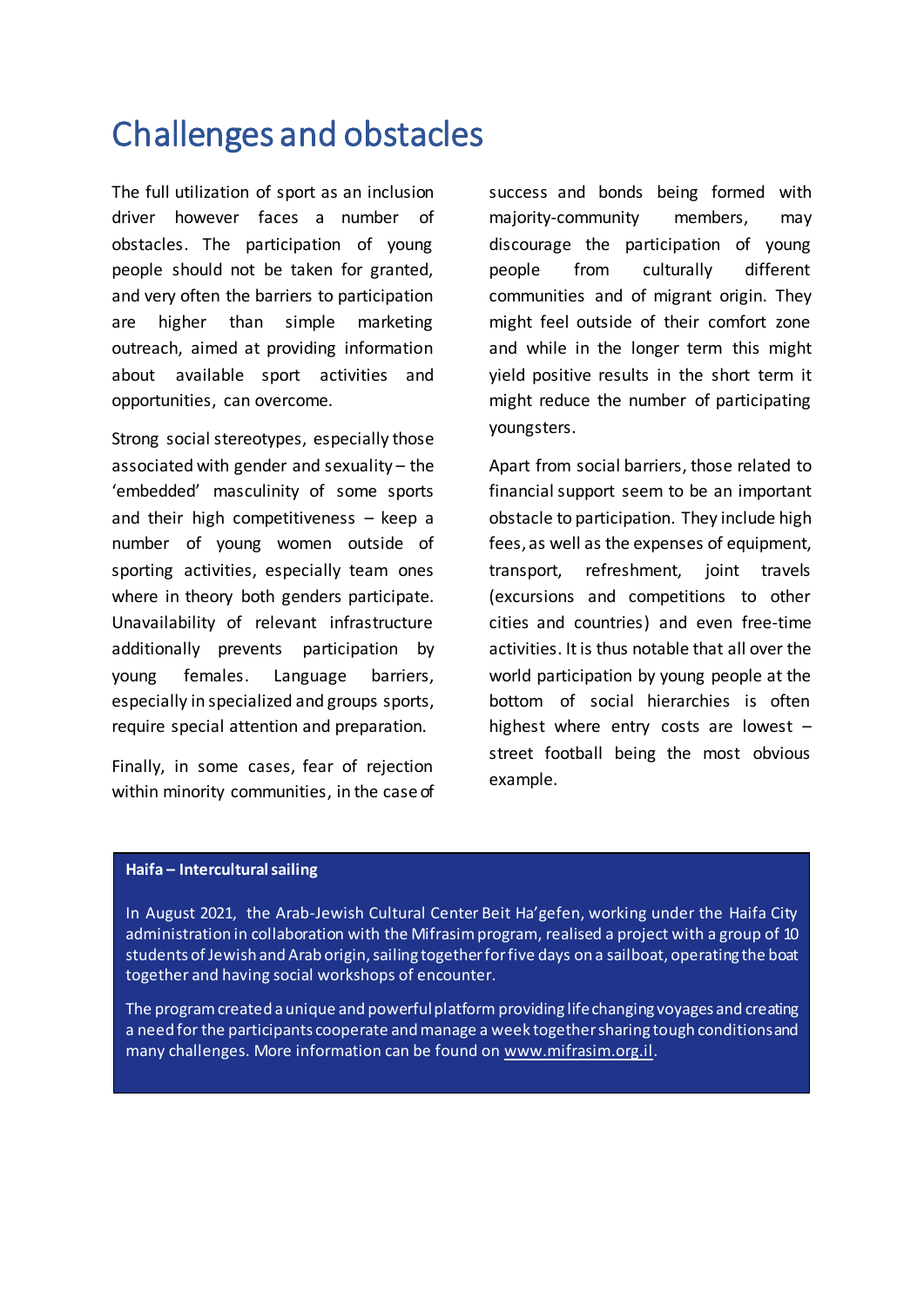## The keys to success

In order to encourage participation, engagement and interaction through sports, local authorities are advised to proceed with policy actions that should aim to:

- Strengthen cooperation between local authorities those responsible for social, integration, cultural, educational and migration issues – from one side and sports stakeholders, including clubs and representative bodies such as sports federations on the other, thus to avoid a silo effect and to develop cross-sectoral collaborations with, but going beyond, local authorities' sports departments.
- Train social and educational workers on inclusive sports practices and vice versa train sports workers on inclusion methodologies and with tailor-made inclusion programmes.
- **Lobby** at national levels, including associations of municipalities and responsible ministries, to improve networking and knowledge exchanges on local, national, and international levels in a cross-sectoral manner.
- **Support the diffusion of sports infrastructures, especially into areas with an increased** diversity of inhabitants, and encourage synergies between sports stakeholders, migration and integration and planning departments.
- **Provide incentives for participation by people of migrant background in local and** national sports organisations, not only in the activities but in all domains of organizational life, including programme development, committees, management, governance, funding and so on, recognising especially the significance of minorityethnic individuals being in the boardrooms as well as on the sporting surface.
- Build capacities for intercultural marketing in sports: target and invite diverse populations and make them welcome, by developing recruiting strategies, making good use of social media, and communicating in the right language(s).
- Communicate the need for sports organizations, especially those in receipt of public funds, to think about the programming of their activities in an intercultural way, so that they are genuinely inclusive and equally open to all (which will of course work to their benefit), for example through club open days and multi-ethic tournaments.
- Make sports and recreation geographically available by organizing site-specific activities: organize sports events on places close to diverse populations, but avoid ghettoization by making them inclusive for cross-neighbourhood exchanges and visits.
- Ensure a culture of experimentation, incubation, and piloting of new actions in the field of interculturalism and sports, using seed-funding, research, and innovative practices, including the use of new technologies.
- Utilize and maximize the role-modelling of sportsmen and sportswomen, especially those of migrant background, as intercultural ambassadors and encourage their participation in intercultural actions, such as anti-rumours campaigns/strategies.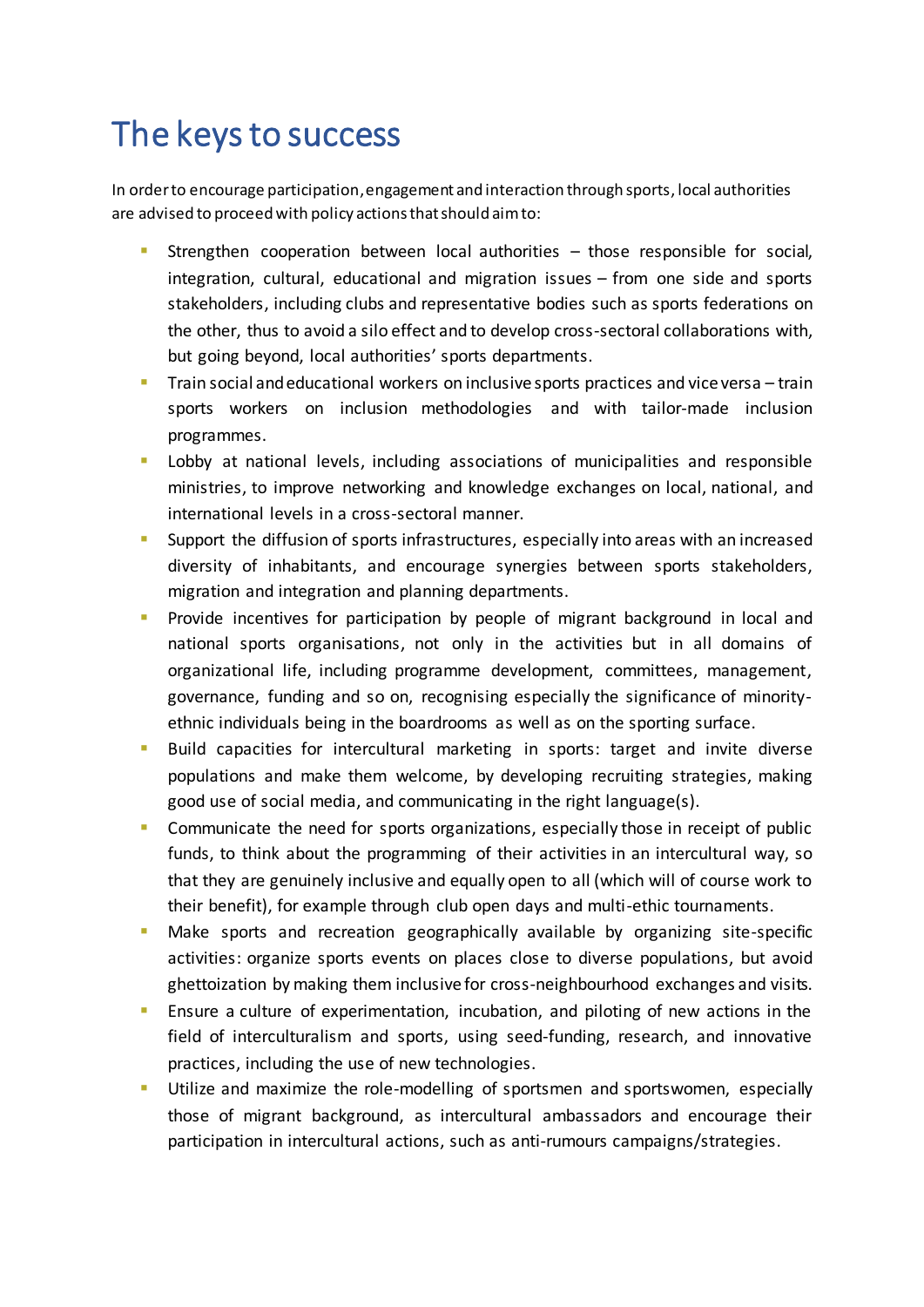- **Provide support and incentives to families and parents in order to facilitate the** participation of young people, especially from less-advantaged minority backgrounds, in sporting activities.
- Involve schools and universities in developing special sports curricula targeting youth at risk and recognizing their achievements in terms of academic qualifications.
- Address the tendency for young males especially from minority backgrounds to be disproportionately represented in the criminal-justice system by a proactive, socialwork approach, using sport as a vehicle for youngsters to develop the responsible autonomy a sociable adulthood requires of them.

#### **Limassol – Intercultural nautical sports**

During October 2021, the Municipality of Limassol, and its Social affairs and Sport departments, in collaboration with the Nautical Clubs of Limassol, Famagusta and Mesa Geitonia, successfully implemented a series of inclusion and participation workshops and presentations, with groups of diverse young people from various communities living in Limassol. In the workshops youngsters have been introduced to water sports. Based on collaboration, dialogue, teamwork and friendship among the participants, the local partner organizations provided an introduction to nautical sports.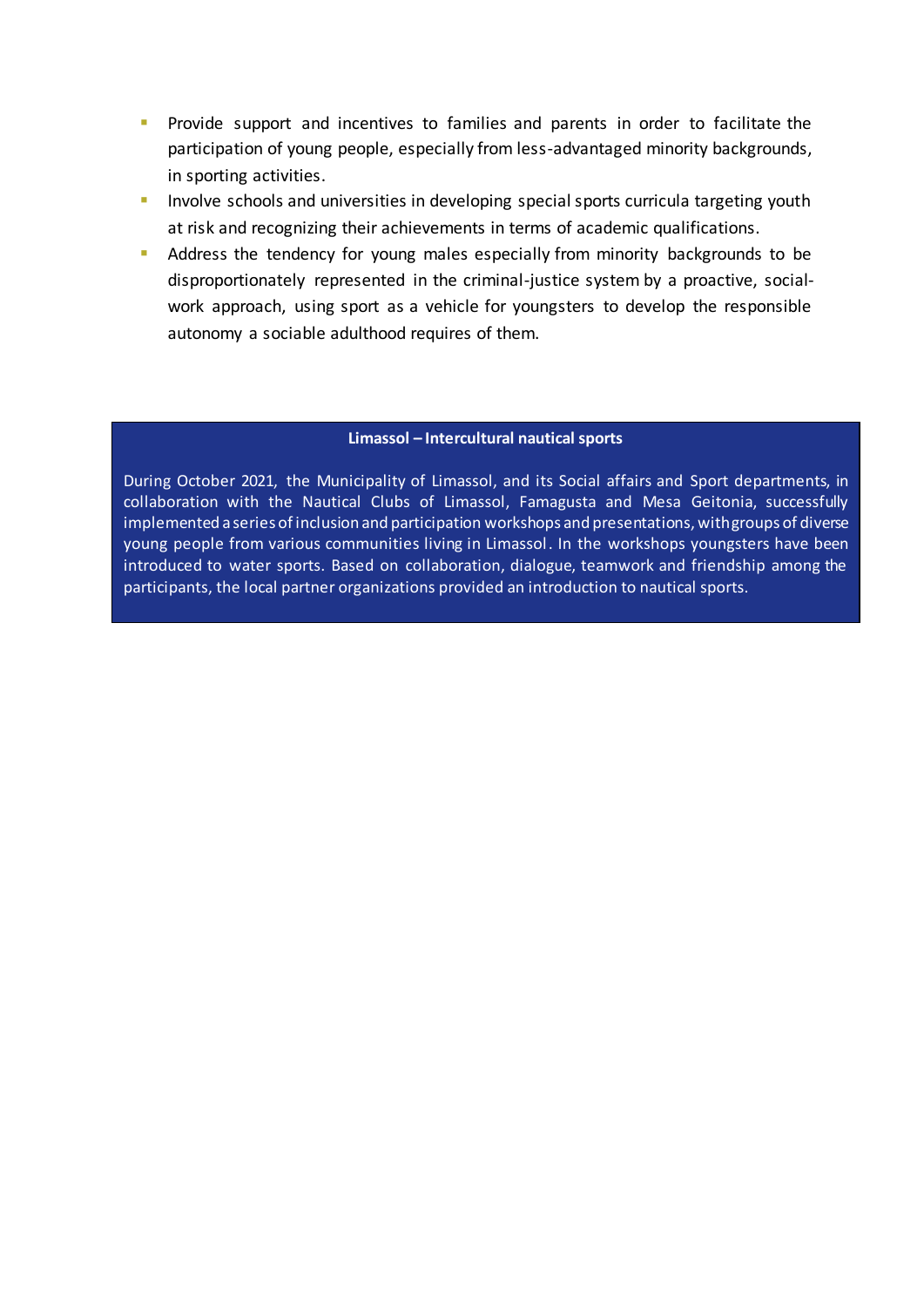### **Conclusions**

Sport is a key domain for the intercultural city, being such an important arena of popular culture. Sports and culture often come together in governance arrangements and the arts do also provide a milieu in which new relations between the self and other can be imagined in a diverse society. But sport may reach a wider audience in this regard – especially as female participation rises exponentially – and offers participants the opportunity to 'act out' as well as observe new social relationships, in a manner which is experienced as simply normal and natural rather than threatening.

Take for example one of the most culturally divided regions of Europe – Northern Ireland. Since Europe's main dividing line – the Berlin wall – collapsed over three decades ago, Northern Ireland has seen many more walls built between Protestant and Catholic urban neighbourhoods.

Yet Northern Ireland also shows how, even in such extreme circumstances, integration can be successfully pursued. In 2000, following notorious sectarian incidents at its international football stadium – in which some of the overwhelmingly Protestant fans supporting the Northern Ireland team had even booed its Catholic players – the Irish Football Association, the governing body in the region, mounted an anti-sectarian campaign called 'Football for All'.

This campaign was remarkably successful, built on a partnership with those fans who wanted to silence the sectarians, as a webinar in 2020 was able to reflect. New, non-sectarian chants and songs were developed (some very funny) and fans were encouraged to come to the stadium wearing the green and white colours of the team, calling themselves the 'Green and White Army' – rather than sporting the red, white, and blue colours of the British Union flag.

Many new fans were thus attracted and the team's performance improved, qualifying for the European championships in France in 2016. The Ireland team also qualified that year and the mayor of Paris, Anne Hidalgo, gave both sets of fans a joint award for their model behaviour during the competition.

This example shows how sports  $-$  even competitive sports  $-$  can be a vehicle to develop overlapping solidarities among diverse individuals in a globalised world. It reminds us that while 'identity politics' can divide people into antagonistic groups in fact our identity is what makes each of us unique: we are all complex combinations of different elements. And so, the commonalities of interest which sport engenders can bring the most unlikely individuals together and build bridges when others want to build walls.